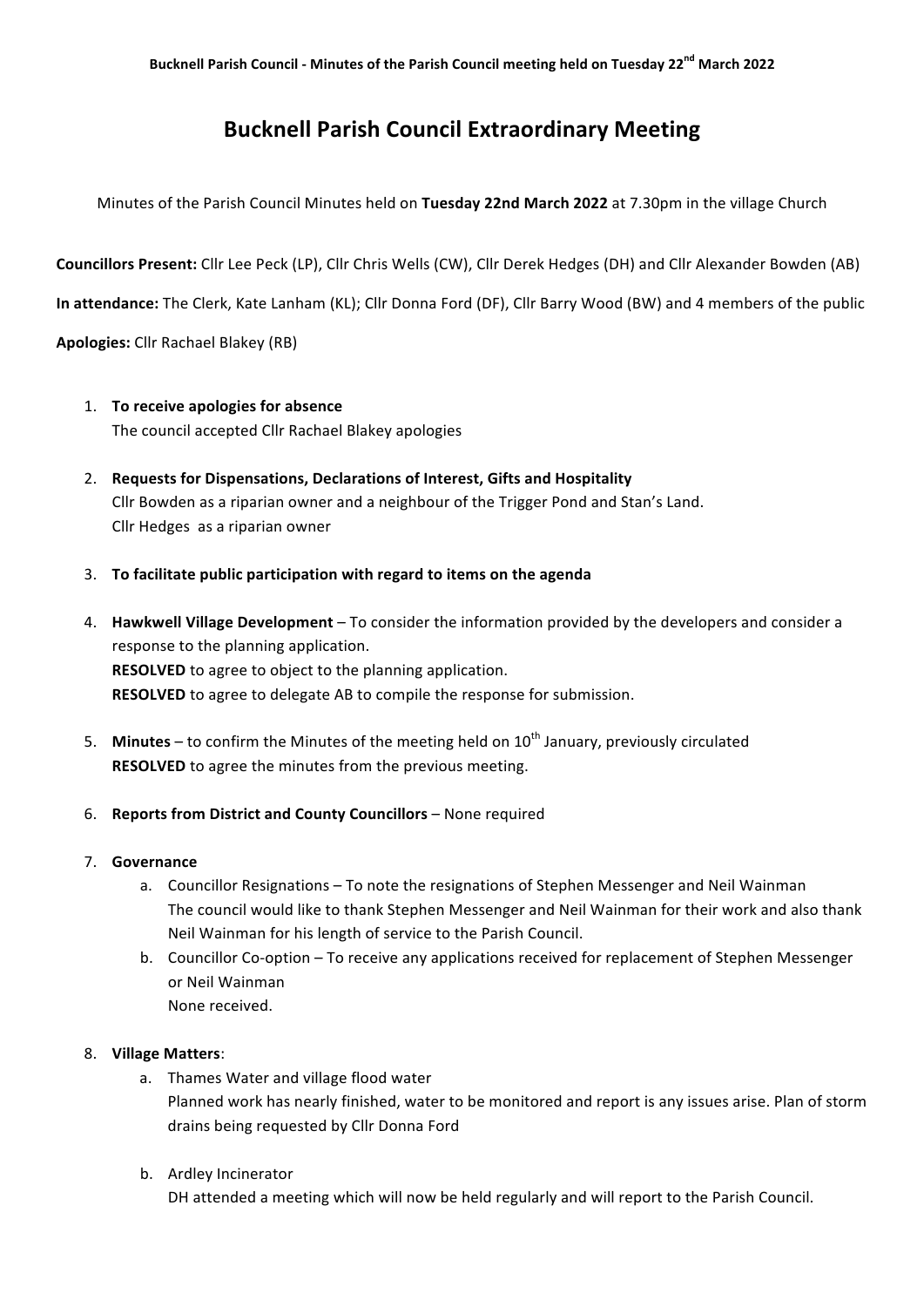- c. Traffic Calming Suggestion of average speed cameras - Clerk to request costs
- d. Trigger Pond parking, outdoor hut and associated issues The hut has been removed LP to speak with the Trigger Pond to enquire when maintenance is due on the shrubs. LP to write to licencing authority regarding parking.
- e. To Consider correspondence from Parishioner regarding the Parish Council funding the cost of a brown bin for verge cuttings. **RESOLVED** to agree that the Parish Council would not fund garden waste bins for residents when cutting verges. LP to discuss with villager.
- f. To consider the dog waste bin options previously circulated **RESOLVED** to agree a budget of £500 for 2 bins LP to send Clerk the exact location for the positioning of the new bin Clerk to contact OCC to request permission for installation of bin
- g. Queen Jubilee To receive a report on celebration plans **RESOLVED** to agree to donate £250 to the Village Hall for the Jubilee Celebrations
- h. Village bench by bus shelter  $-$  To consider the bench proposal previously circulated **RESOLVED** to agree for the bench to be installed. Funding form signed.
- 9. **Operation London Bridge** To consider suggestions on protocol previously circulated. **RESOLVED** to agree to defer to the next meeting

## 10. **Finance**

- a. Hawkwell Village information budget To consider a budget for informing villagers of the Hawkwell Village Development. **RESOLVED** to agree £2000 budget.
- b. To conder the repayment of villager's expenses regarding the Hawkwell Village Development. **RESOLVED** to agree invoices to be submitted to the Parish Council for each to be reviewed before payment made
- c. Invoices for payment to consider and approve invoices for payment itemised on the Payment Schedule:

**RESOLVED** to approve cheques for signing

| <b>Cherwell District</b>     | Dog Bin Emptying (Request    | £120.29 |
|------------------------------|------------------------------|---------|
| Council                      | on Jan 2022 agenda not       |         |
|                              | completed)                   |         |
| <b>Bucknell Village Hall</b> | 50% Broadband August         | £72.39  |
|                              | 2021-Jan 2022                |         |
|                              | (Previous invoice cancelled) |         |